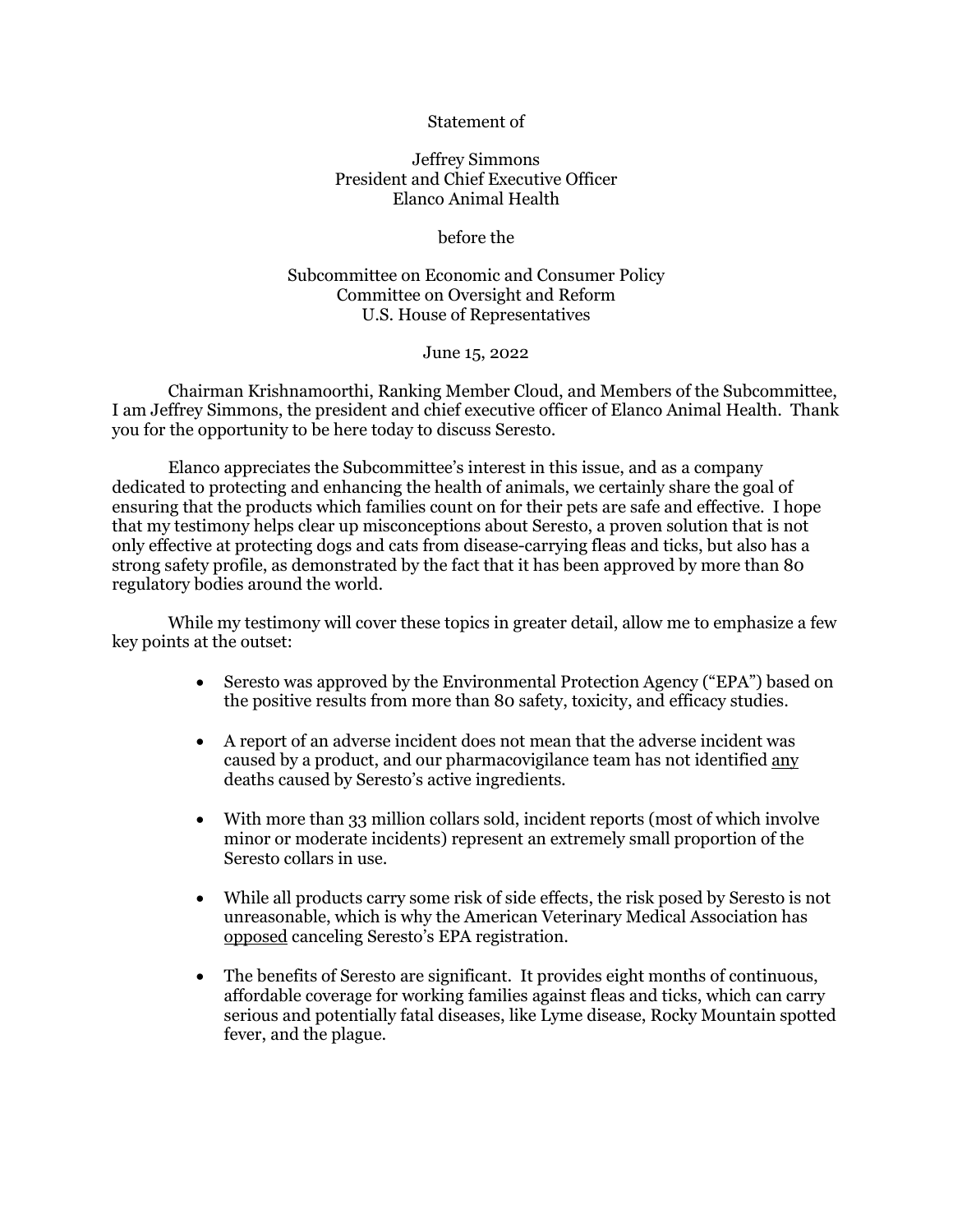#### **I. Background**

I joined Elanco in 1989 as a dairy sales representative, straight out of college. At the time, Elanco was a small division of Eli Lilly and Company. Over the next two decades, I worked in a number of positions at the company, ultimately becoming president of Elanco in 2008. In 2018, when Elanco separated from Eli Lilly, I took on the role of chief executive officer. Making animal lives better has been my mission for my 33 years in this industry, all of which I have spent at Elanco.

For nearly 70 years, Elanco has been a trusted partner to farmers, veterinarians, and pet owners, supplying the products they need to keep the animals they work with and share their homes with healthy and well. Since the development of our first product for livestock in 1953, we have been at the forefront of innovation in animal health. Our nearly 10,000 team members strive every day to improve the health and well-being of animals, which play an important role in their lives.

At Elanco, we understand the unique and loving bond pet owners share with their pets, and I can speak personally to that. I care deeply about my dogs, who add so much to our family. When pets are healthy, so are people. This understanding drives our diligent, science-backed approach to safety. We are committed to transparency and take reports of adverse events involving our products seriously. At the same time, our decisions are guided by the best scientific evidence available. That evidence provides robust support for the strong safety profile of Seresto.

Seresto was first approved by the EPA in 2012 following numerous toxicity studies, pharmacokinetic studies, safety studies, laboratory efficacy studies, and field efficacy studies. The collar is designed to be worn by a dog or cat for eight continuous months and contains a polymer matrix of two active ingredients, imidacloprid and flumethrin. Those active ingredients are released slowly and continuously in low concentrations and spread from the collar over the rest of the body.

Because Seresto guards against fleas and ticks for eight continuous months in an easy-touse, over-the-counter collar, it uniquely helps busy families make sure that their dog or cat is protected. Unlike some products, a dog or cat does not have to absorb or ingest the ingredients in Seresto to protect against fleas and ticks. The Seresto collar is a topical product that works through contact of pests with an animal's hair coat and skin. Seresto repels and can kill fleas and ticks before they bite so they do not have the chance to infect pets and their families.

Fleas and ticks are not just annoying and uncomfortable for pets and people. They can carry parasites like tapeworms and transmit potentially serious diseases that can infect pets and humans, including Lyme disease, Rocky Mountain spotted fever, ehrlichiosis, and plague.

Unfortunately, the incidence of flea- and tick-borne diseases is on the rise. According to findings released by the Centers for Disease Control ("CDC") in 2018, the number of reported tick-borne diseases in people in the United States had more than doubled over 13 years. New diseases carried by fleas and ticks are emerging in the United States, and existing ones are expanding their range across regions of the country. Climate change is likely to accelerate this trend. Seresto is highly effective at protecting against the fleas and ticks that can carry these diseases. Indeed, the CDC had requested that the EPA approve Seresto to help combat Rocky Mountain spotted fever.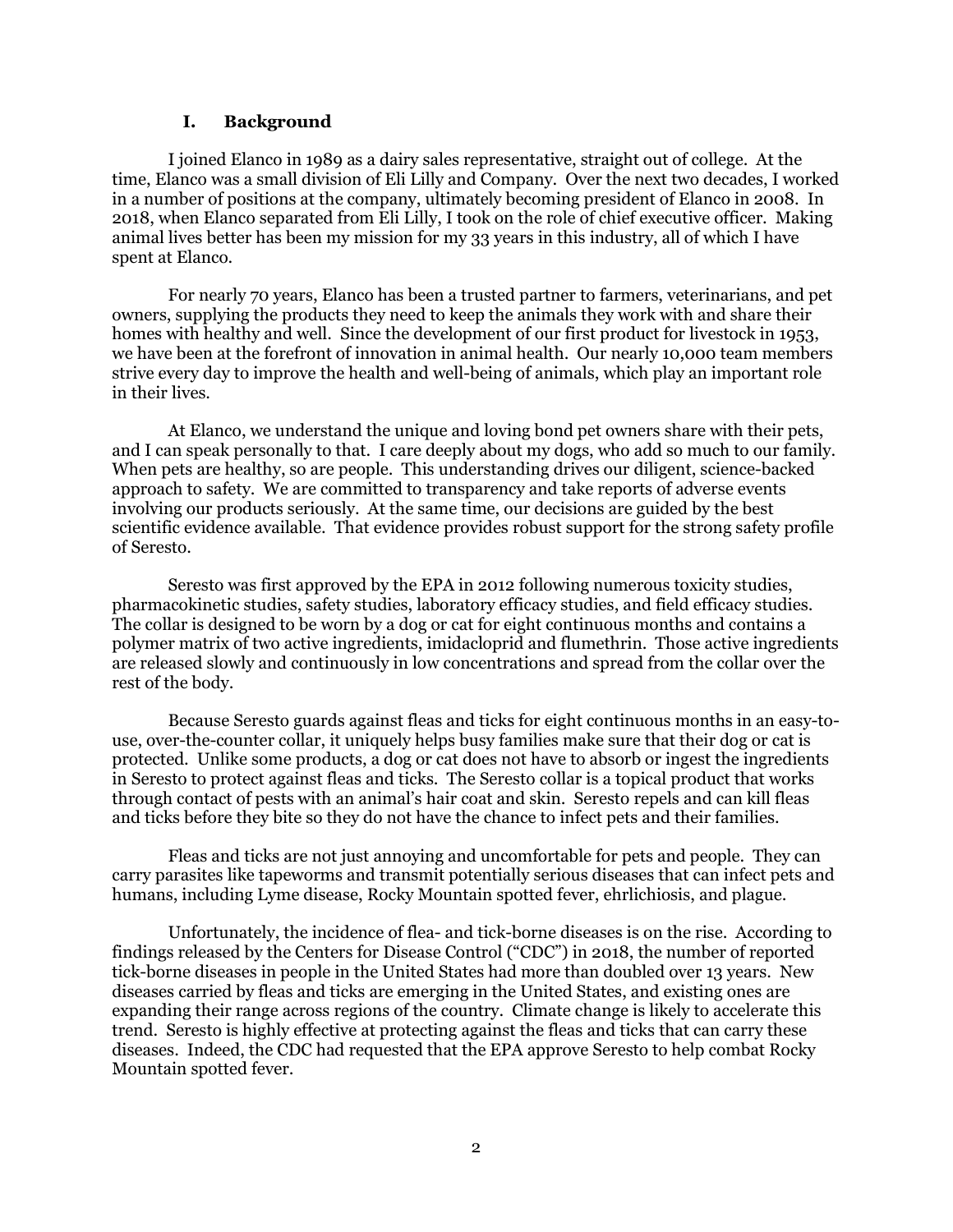## **II. Safety and Toxicity Studies**

The EPA relied on a number of safety and toxicity studies as part of its lengthy and comprehensive approval process for Seresto. Those studies, and ones conducted since then, continue to support a strong safety profile for Seresto and its active ingredients. While any product has potential side effects, the more than 15 companion animal safety studies and more than 60 toxicity studies of Seresto and its active ingredients to date indicate that the product does not pose unreasonable risks.

To confirm the safety of Seresto, more than 525 dogs and more than 525 cats were studied actually wearing the collar. Some animals in these studies wore up to five Seresto collars at a time. There were no treatment-related adverse effects seen in any of these pre-registration studies, except for some mechanically induced local reactions (e.g., hair thinning under the collar), which typically occurred in animals wearing more than one Seresto collar at a time. Safety studies conducted since the time of registration have corroborated the strong safety profile of Seresto.

Dogs or cats wearing Seresto absorb very little of the active ingredients, in amounts far below the levels toxicity studies predict would cause them adverse effects. The same is true for people who come into contact with the collar, as the amounts of the active ingredients in Seresto released over time are also much less than the amounts expected to cause any issues.

# **III. Incident Reports**

Incident reports do not equal causation. Elanco is committed to cooperating with the EPA and to being transparent with respect to science-based data concerning our products, and the company takes its incident reporting obligations very seriously. We recognize the impression that can be left when viewing the total number of incident reports potentially associated with Seresto without any context or analysis, and we know that families need to be comfortable with the safety of the products they use on their beloved pets. That is why it is so important to correct misconceptions yielded by raw numbers of incident reports, which are submitted to the EPA without regard to actual causation. While the raw numbers of incident reports may seem high without context, rigorous and science-backed analyses of the incident report data support a favorable safety profile for Seresto.

We encourage veterinarians and pet owners to report adverse events and make it easy to do so. Adverse incidents can be reported in several ways. Consumers or veterinarians may report incidents to Elanco through its 1-800 phone line, which is staffed by veterinarians and certified veterinary technicians employed by Elanco and by an adverse event call center contracted by Elanco. That phone line is monitored 24 hours a day, seven days a week, and 365 days a year. Incidents may also be reported to organizations such as the National Pesticide Information Center, or directly to the EPA. Elanco provides the incident reports it receives to the EPA as required by law.

Per guidance by the EPA, an adverse event must be reported to the agency regardless of whether the incident suggests that the product actually caused the event or even whether the product is theoretically capable of causing it. While incident reports contain information regarding a potential adverse event or health issue, they do not provide an analysis of what caused the event.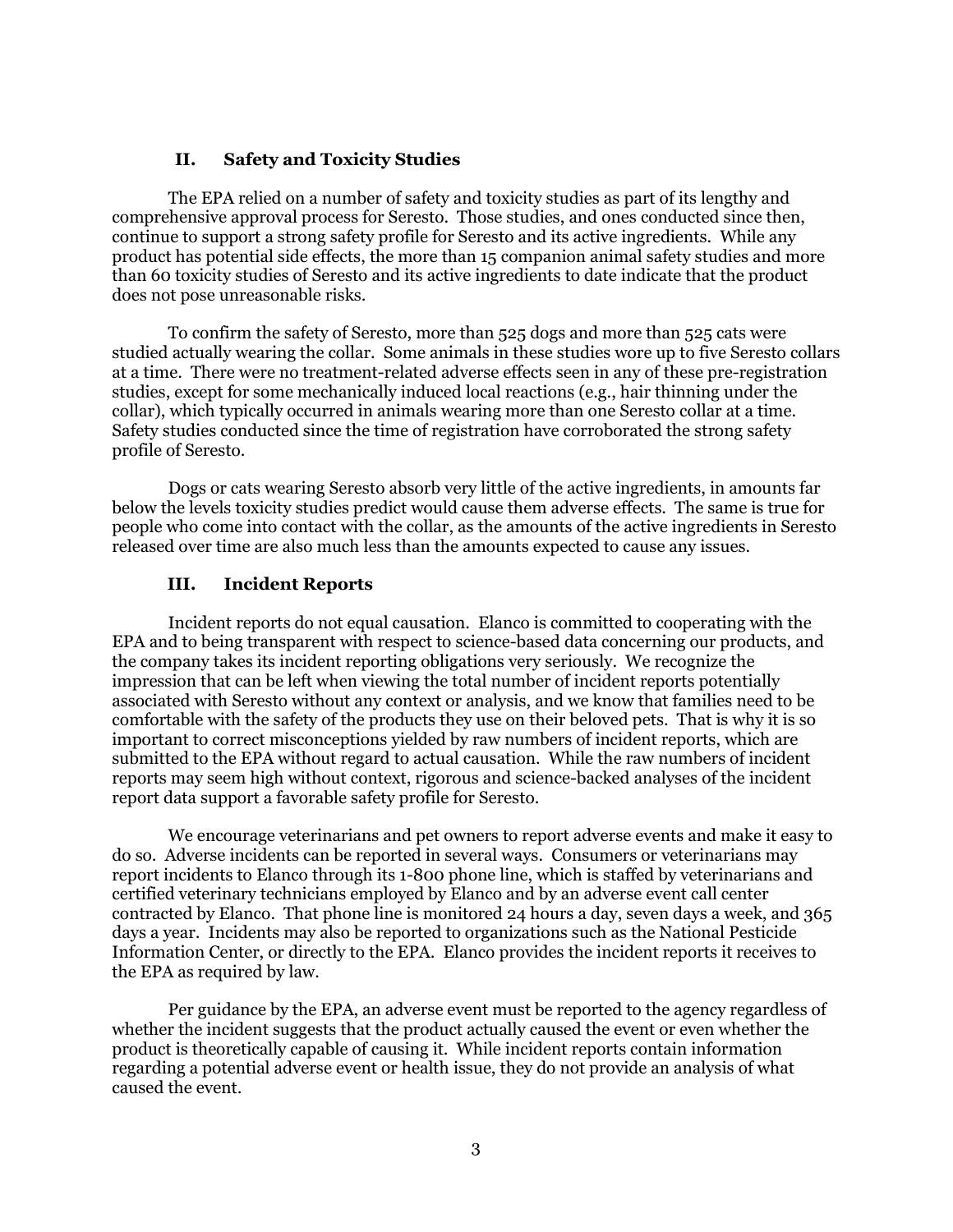I know all too well that dogs and cats have all types of health issues throughout their lives. For the owners who use the Seresto collar continuously as directed, these health issues likely occur while the collar is being worn. It is understandable for concerned pet owners and treating veterinarians to wonder whether a pet's illness has something to do with the Seresto collar – which unlike many other flea and tick preventatives and treatments and medicines is constantly visible on a pet – even when they are entirely unrelated. The vast majority of these reports involve minor or moderate issues or events, like irritation beneath the collar. And with more than 33 million Seresto collars sold from 2012 through 2021, these reports can add up, even when they represent an extremely small proportion of the Seresto collars in use.

Elanco is made up of veterinarians, pet owners, and people committed to animal health, and we understand how difficult losing a pet can be. We recognize the number of incident reports filed involving pet deaths, and we are saddened to hear about each one, no matter the cause. We treat reports of pet deaths with great seriousness, and we evaluate such reports extensively. Analysis done by Elanco's pharmacovigilance scientists on the available incident report data have found no deaths that were probably caused by the active ingredients in Seresto. For this and other reasons, I must respectfully point out that the Subcommittee's title for this hearing, suggesting that 2,500 pet deaths are "linked" to Seresto, insofar as it implies some kind of causation, is simply not accurate.

For context, more than 7 million Seresto collars were sold in the United States during 2020. Assuming each collar was worn for the full 8 months, statistics suggest that approximately 365,000 of those 7 million pets would be expected to die of various causes during that 8-month period, whether they were wearing a Seresto collar or not. By contrast, in 2020, Elanco received fewer than 200 reports involving the death of an animal wearing a Seresto collar. Our pharmacovigilance team has reviewed each of those reports and has not identified any death that was caused by the active ingredients in the collars.

Our pharmacovigilance team has identified some pet deaths regrettably related to the collar becoming trapped on a structure or object, a potential issue for any pet collar, even those with a quick-release safety mechanism like Seresto. While these events do not involve Seresto's active ingredients, we take them very seriously and strongly encourage educational efforts to ensure safe collar usage. Additionally, we are aware of issues involving harms from counterfeit Seresto collars, and we are actively working to keep potentially dangerous counterfeit products off the market.

The reports for events involving people follow a similar pattern as those involving pets. The incident reporting rate is very low when evaluated on a per-collar basis. The vast majority of reported incidents were minor or moderate, and there is a lack of even plausible causation for most of the limited number of major incidents, none of which were deaths.

\* \* \*

No product is without risk. For instance, a broad class of widely used oral flea and tick preventatives is associated with seizures and muscle tremors. What matters is whether those risks are reasonable, particularly in light of the benefits. Numerous studies and the incident report data for Seresto demonstrate that the product does not pose an unreasonable risk and has a strong safety profile.

Elanco has a team made up of veterinarians and experts who closely evaluate causation with respect to each major event, including by following up when possible with the person who reported the event. Those careful analyses demonstrate that the overwhelming majority of